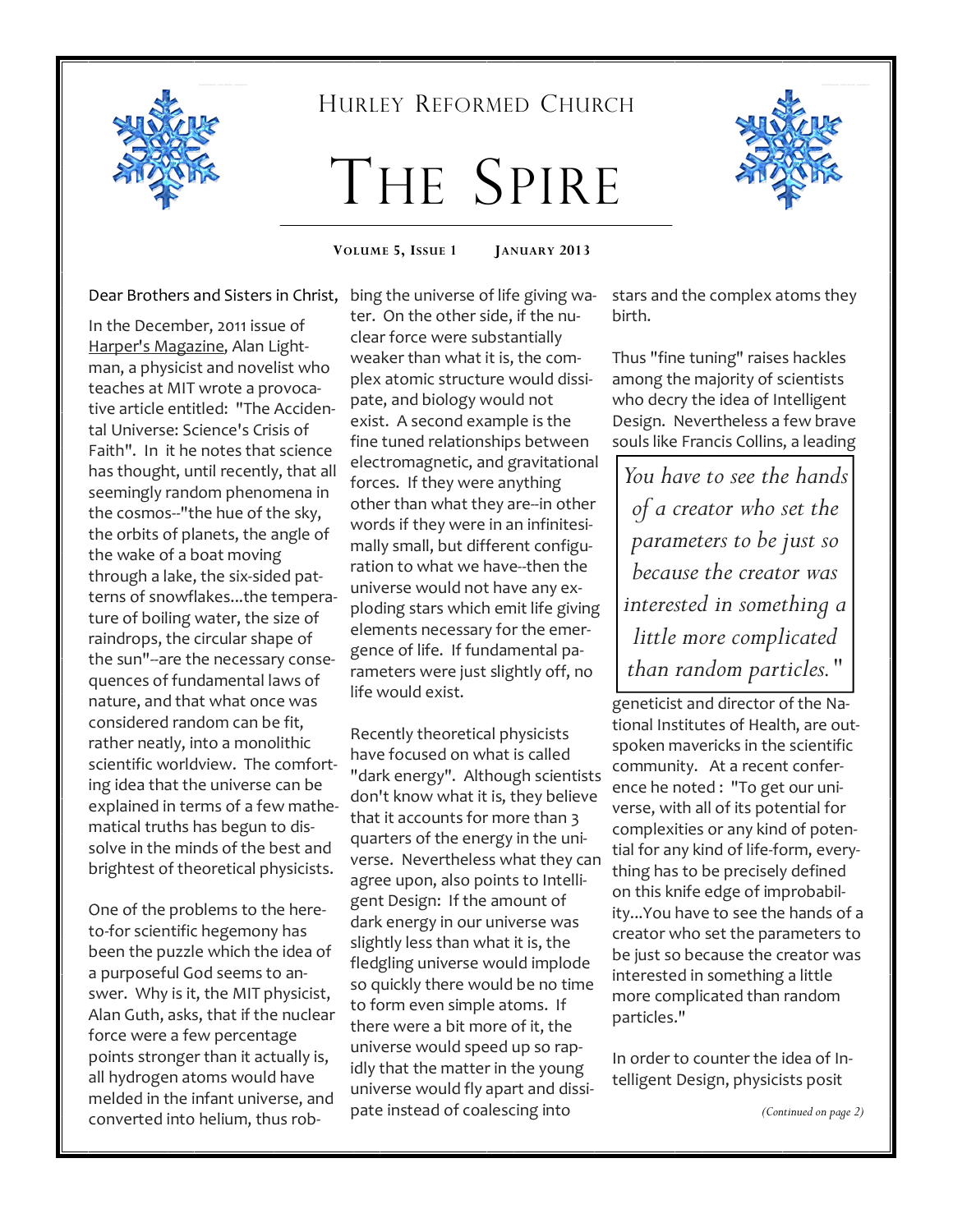#### VOLUME 5, ISSUE 1 PAGE 2

#### *(Continued from page 1)*

that different fundamental laws apply to different universes. Thus water might not be essential to life in another universe. Thus why there is life in this universe is simply an accident and one need not posit a creator. The problem with this theory is that science cannot prove the existence of alternate universes. It has become AN ARTI-CLE OF FAITH for many in the scientific community. Sound familiar? And we are hammered by non-believers that science trumps Christianity because it is based sci-

the multiverse theory which states post-Christmas season known as entific principles and not faith! Baloney! We are now in the the Epiphany. The first manifestation has traditionally been to focus on the magi, Babylonian astrologers most likely, who mapped the stars in order to find the promised messiah. Although pre-scientific, perhaps, in our modern sense of the word, I think they understood more clearly the purpose of the universe, (and to Whom it points) than their 21st Century telescope gazing descendants.

> In Christ's service, Doc Bob

## MISSIONS: Linda Dux, Chair

# Mental H

January - Mental Health Association in Ulster County

As we are all aware, especially lately with tragic results, there is a big emphasis on Mental Health and very little funding for services. The Mental Health Association in Ulster County, Inc. is a nonprofit organization that provides a variety of educational, advocacy and service programs, including mental health education, rehabilitation, residential services, family and youth support services, and therapeutic foster care. By contributing in your Mission envelope you will be assisting this very worthy organization to fulfill their mission to engage all people in optimal mental health by providing innovative programs and services that heal, prevent, educate and advocate.



Soup Sale

HAPPY

NH

2013

eSpire: In order to save money and reduce our impact on the environment, you may receive The Spire by Email. Please request electronic distribution by sending your request to

TheSpire@HurleyReformedChurch.org. If you no longer wish to receive the Spire please let us know at the same email address and we will remove you from our mailing list.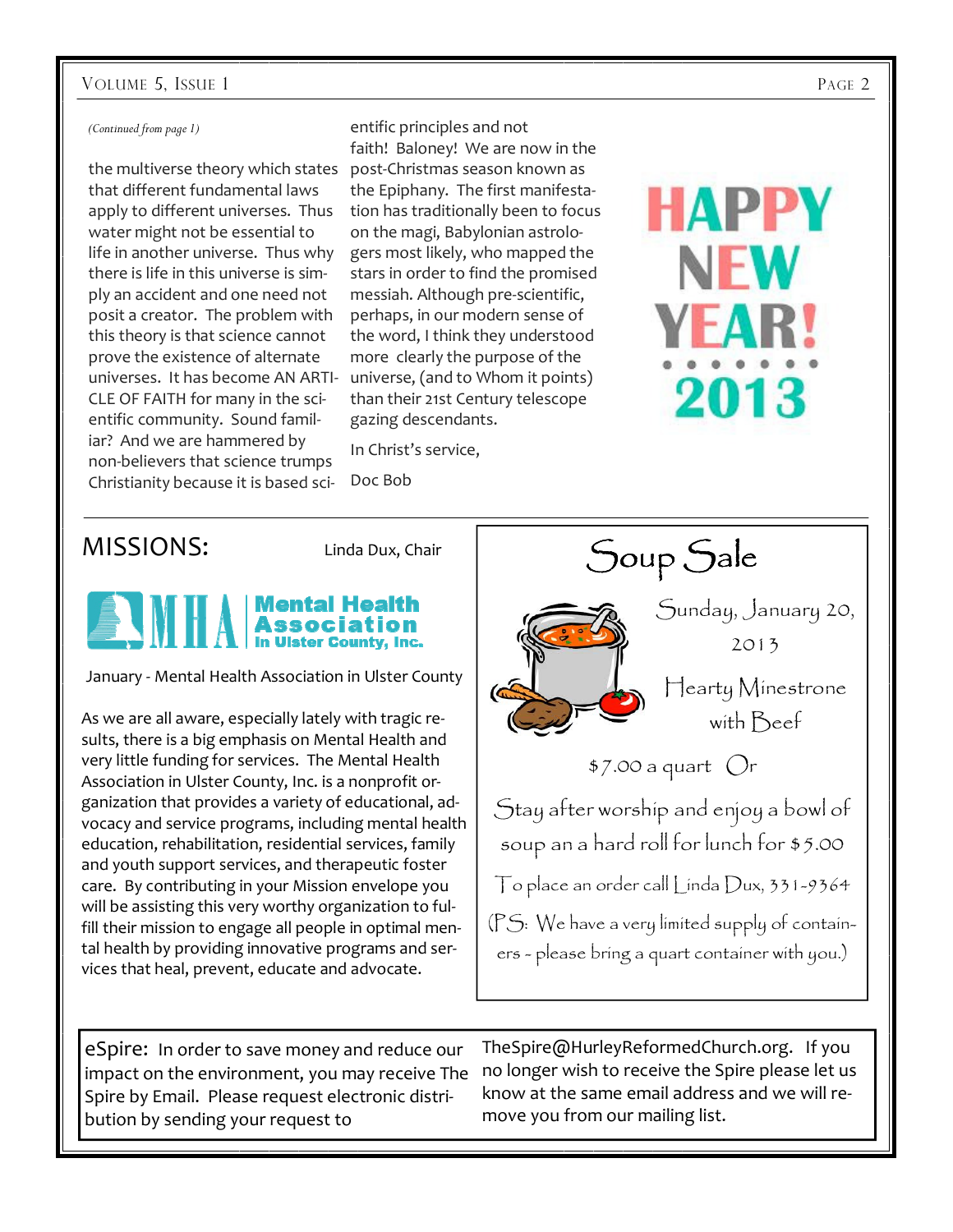VOLUME 5, ISSUE 1 PAGE 3

**ACCESSIBLE** 

## A Fund Raiser for The Hurley Reformed Church

"Handicapped Accessibility Project"

TUPPERWARE Demo Sunday, Jan. 27 ~ 11:30 AM



TUPPERWARE Catalogs will be available in Schadewald Hall on Sunday, Jan. 13 (Bring all orders to Church on Jan. 27)

Any questions/orders call Rebecca Masters 845-338-3556 or Debbie Tucker 845-336-8191

# **Handicapped Accessibility Construction Update**

David Giles

There has been a great deal of preliminary work accomplished since the Annual Meeting in Schadewald Hall. The consistory heard presentations from William Brinnier, Architect, and Theodore Musialkiewicz, Contractor. Preliminary sketches have been reviewed and alternatives proposed for the second set of sketches to be discussed at the January meeting of the Consistory.

The proposed enclosed lift is large enough to accommodate wheel chairs. The installation area for the lift will be where the left hand stairway goes to the level of Schadewald Hall. The left side stairway will be removed. The lift will be able to stop at all three levels required for access to every level.

The Consistory will review three possible locations for the handicapped bathroom:

- use 50% of the Sunday School Chapel,
- use about 100 square feet of Schadewald Hall near the serving window area, and,
- conversion of the shower area in the downstairs boys room.

Each proposed site will have the appropriate facilities and access for handicapped individuals. The Consistory will discuss the locations and associated costs for each of the three sites.

Preliminary cost estimates are expected to be within the proposed range of \$80,000 to \$100,000. Whether a grant or a loan, each possible lending source will look to our Congregation for 15% to 20% (\$16,000 to \$20,000) of the total cost. Our project did not qualify for funding from the Landmarks Conservancy.

Financing is always a stressful time for our small congregation and the proposed project will be no different; as it is such a large endeavor. The Consistory has started a funding program to help offset the cost of borrowing the full amount. Individuals and organizations have already made contributions with checks made out to HANDICAPPED ACCESSIBILITY FUND. You can be part of this exciting effort to meet the accessibility needs of our membership and communityat-large by submitting your donation. The need is crucial and the effort is necessary as we all consider a donation to the HANDICAPPED ACCESSIBILITY FUND.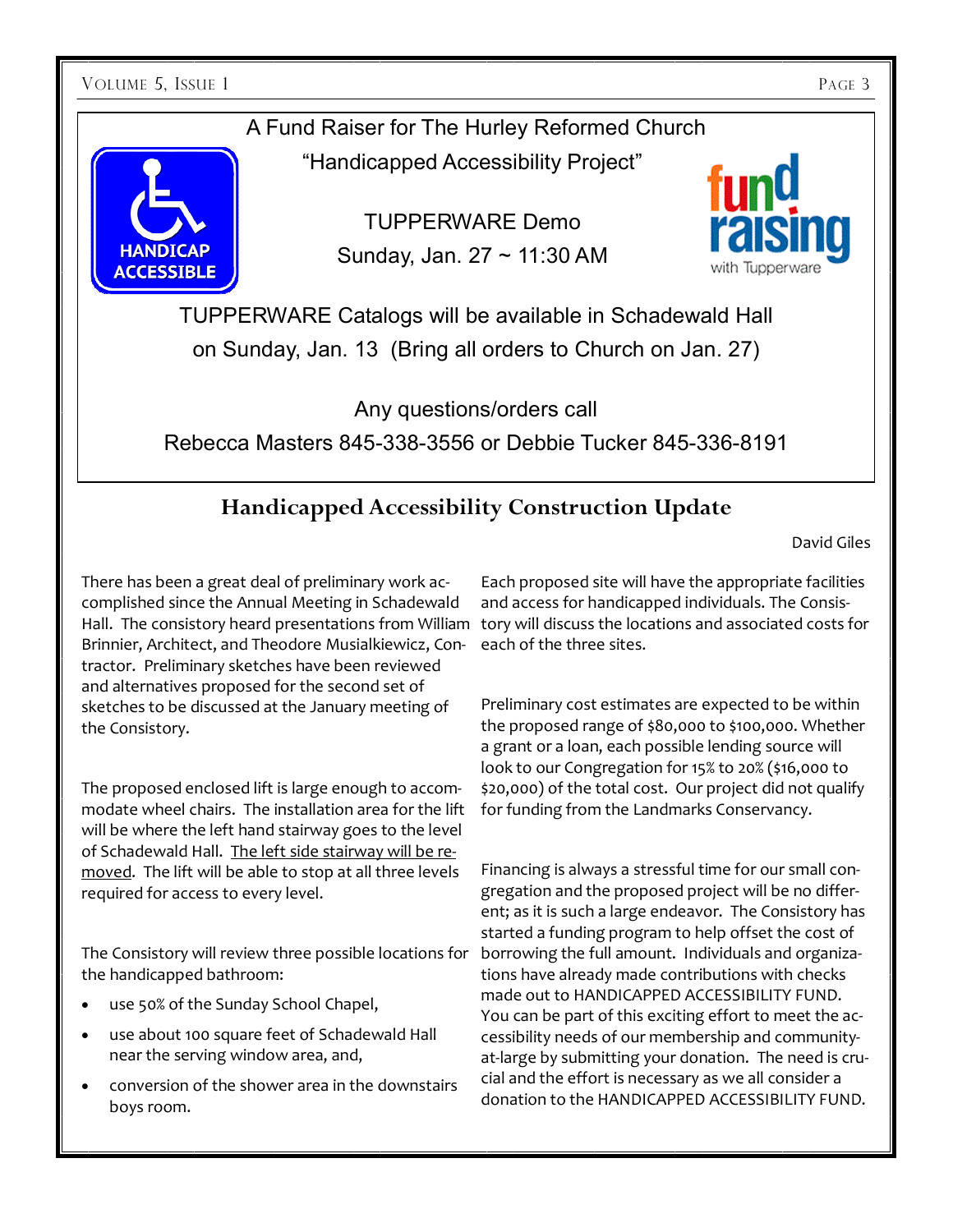it Moman **Par** 

*A Life Changing study that presents Life Principles through Life Coaching!* ~~~~~~~~~~~~~~~~~~~~~~~~~~~~~~~~~~~~~~~~~~~~~~~~~~~~~~~~~~~~~~~~~~~~~~~~~~~~~~~~

The Significant Women course will be offered for a fourth time at Hurley Reformed Church this February if we have enough interest. We'll need about 6-8 participants to make it a go.

If you are ready to invite meaningful changes in your life and to grow in your relationship with God, this may be just what you're looking for.

In this 12-week Life-Coaching study you will:

- Grow in your relationship with God.
- Discover your personal uniqueness.
- Reconnect with your inner passion.
- Activate your God-given personal mission.
- Refocus priorities and gain direction.
- Create a framework for making life decisions.
- Improve meaningful relationships.
- Take steps to achieve God's unique purpose in your life.

*If interested contact Carla Paton at 514-2682 or carla.paton@gmail.com for more information as soon as possible.* 

*"For we are God's workmanship created in Christ Jesus to do good works, which God prepared in advance for us to do." ~ Ephesians 2:10*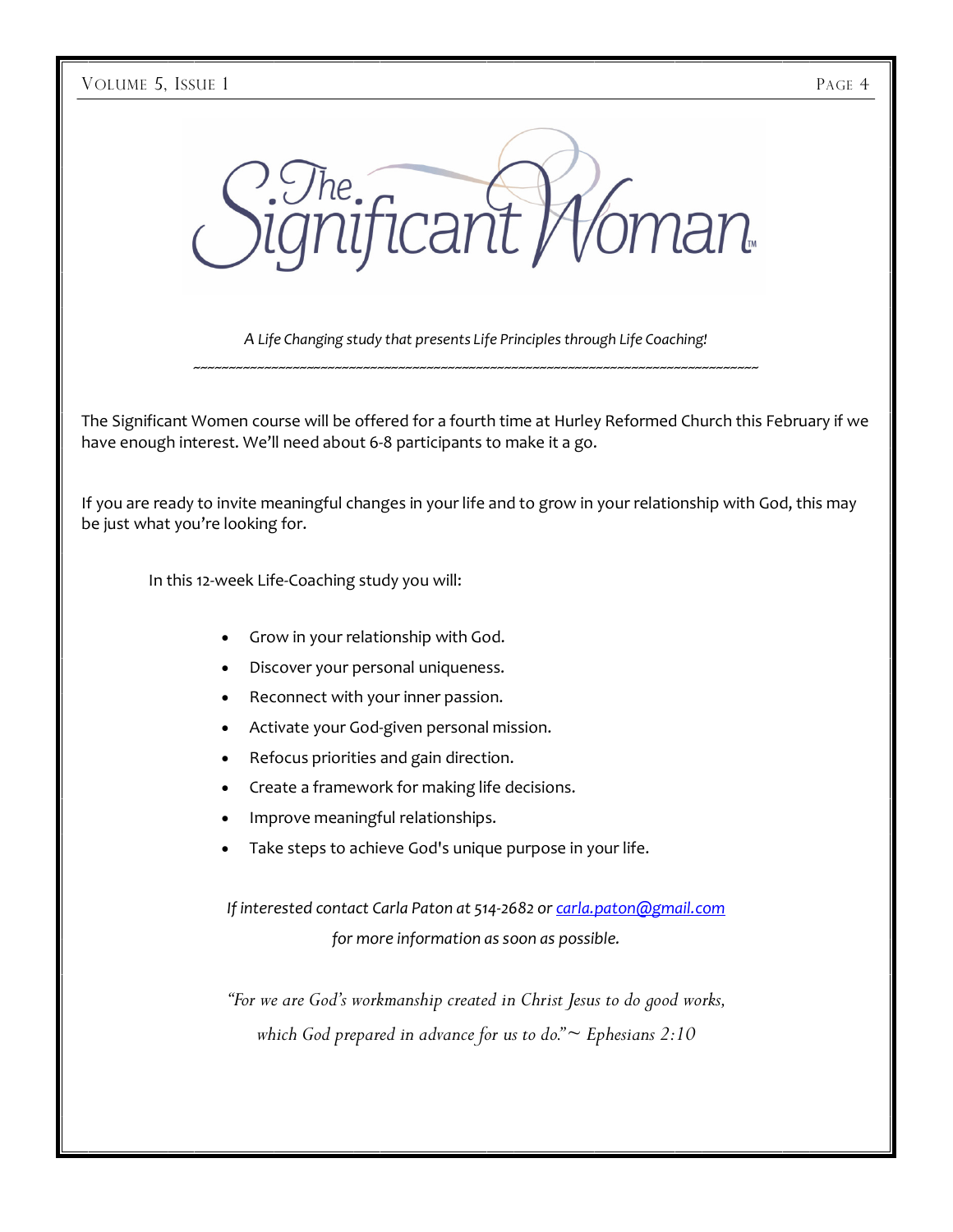| VOLUME 5, ISSUE 1     |              |                      |    |                           | PAGE 5         |
|-----------------------|--------------|----------------------|----|---------------------------|----------------|
|                       |              | Clarence Jansen      | 13 | Doreen Lyke               | 28             |
|                       |              | Doug Constant        | 15 | Mitchell Kurtz            | 30             |
| <b>IRTH</b>           |              | Glenn Decker         | 17 |                           |                |
| HIS                   | MONTH        | Wally Cook           | 17 | <b>February Birthdays</b> |                |
|                       |              | Linda Dux            | 18 | Douglas Woodard           | 6, '92         |
| January               |              | Lee Gable            | 18 | Morgan Schaffrick         | 7, '96         |
| Melissa McGraw        | 11, '95      | Wendy Helsley        | 19 | Chris Decker              | $\overline{2}$ |
| Ryan Helm             | 28, '09      | <b>Brandon Paton</b> | 20 | Dean Baker                | $\overline{2}$ |
|                       |              | Shannon Tucker       | 21 | Drew Wonderly             | $\overline{3}$ |
| <b>Andrew Maxwell</b> | $\mathbf{1}$ | Michael Christiana   | 21 | Robert Kindt, Sr.         | $\overline{4}$ |
| Nicole Provenzano     | 4            | Alex Milne           | 22 | <b>Molly Nicholas</b>     | 8              |
| <b>Thomas Horvers</b> | 5            | Alma Strickland      | 24 |                           |                |
| Carla Paton           | 8            | Doris Alden          | 24 | ANNIVERSARIES             |                |
| Joe Ulrich            | 9            | Kelly Maggiore       | 24 |                           |                |
| Marcy Rell            | 10           | Kelly Dux More       | 25 | January                   |                |
| <b>Allan Dumas</b>    | 11           | Sheila Jansen        | 25 | Rev & Esther Stickley     | $\overline{2}$ |
| Dolores Wyncoop       | 12           | Morgan Burgess       | 26 | George & Renee Nekos      | 4              |
| MaryLou Christiana    | 12           | <b>Tom Harkin</b>    | 27 | Ruth & Tom Harkin         | 6              |
|                       |              |                      |    |                           |                |

### *When You're Hospitalized*

Help us stand beside you in health challenges:

1) Tell the Pastor or an Elder as a hospitalization nears—or afterward in emergencies.

2) At admission, check "yes" for pastor to be told.

3) Do  $#1$  above no matter the outcome of  $#2$ .

Let's stay connected to God and each

other—especially when large health issues

descend!

Thanks to every who participates in the bottles and cans recycling program we were able to donate \$181.00 to U.C.M.H.A. for the last six months of 2012. Keep up the good work.

### Pastoral Need?

In an emergency you may reach Dr. Gram at 845-332-5928 or 845-514-2293.

Cancellations ...

Please listen to radio station WKNY 1490AM for cancellations due to winter weather.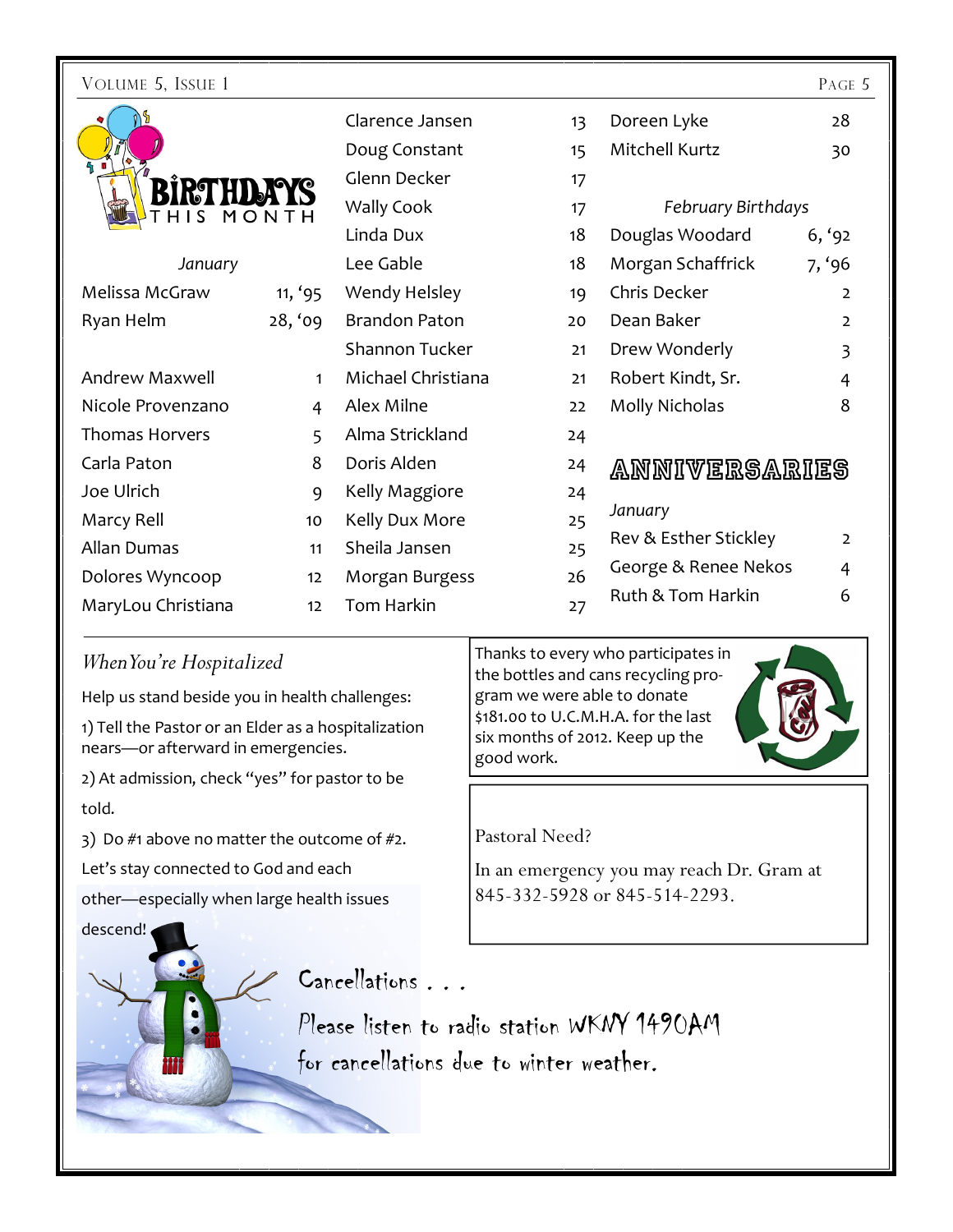| VOLUME 5, ISSUE 1<br>PAGE 6                                                                                                                                                         |                                                                                                                                                                                                                                                                                                                                                                                                                                                                                                                            |                                                                                                                                                                                                                                                                                                                                                                               |  |  |  |  |  |
|-------------------------------------------------------------------------------------------------------------------------------------------------------------------------------------|----------------------------------------------------------------------------------------------------------------------------------------------------------------------------------------------------------------------------------------------------------------------------------------------------------------------------------------------------------------------------------------------------------------------------------------------------------------------------------------------------------------------------|-------------------------------------------------------------------------------------------------------------------------------------------------------------------------------------------------------------------------------------------------------------------------------------------------------------------------------------------------------------------------------|--|--|--|--|--|
| ٠<br>nik.<br>nis,<br>78<br>Î<br>v<br>B<br>ĵ<br>î<br>ò.<br>Ŷ.<br>$\mathbb{R}^+$<br>$\bar{\mathbf{u}}$<br>ACA<br>主力的<br>Lupperments<br>Worship<br>ø<br><b>Dutch</b><br>Room<br>ø<br>綺 | 气道<br>靊<br>nik,<br>懶<br>靊<br>÷,<br>÷.<br>74<br>iosa<br>ion products and<br>÷,<br>ii<br>F<br>1.00mm - Warena<br>İ<br>y<br>3<br>š<br>Î<br>i<br>y.<br>B<br>o<br>B<br>$\hat{\mathbf{r}}$<br>$\hat{\mathbf{r}}$<br>$\hat{\mathbf{r}}$<br>į,<br>$\hat{\mathbf{r}}$<br>$\hat{\mathbf{r}}$<br>$\hat{\mathbf{r}}$<br>$\boldsymbol{\theta}$<br>404<br>à.<br>ACA<br>i,<br>Wouth<br>Soup Sale<br>Working B<br>Octainment<br><b>美orainの</b><br>All Church<br>Ġ<br>ø<br>像 Ecom<br>۱<br>Dutch<br><b>Dutch</b><br>dreip<br>Room<br>뵹<br>ä. | <b>Youth Oroup</b><br>٠ë<br>œ.<br>÷,<br>10am - Worship<br>Tailliche House<br>ţ<br>ÿ<br>$\hat{\mathbf{r}}$<br>$\theta$<br>AA 修 Delsin<br>ACA @ Room<br>ung<br>Si<br>۰<br>g<br>œ                                                                                                                                                                                                |  |  |  |  |  |
| on a<br>(S) 2010 mm - 工室の<br>-48<br>10:30am - Oemenicg<br>olin,<br>7:30pm - Al-Amon @<br>oam -<br>pm - 8CL2 @ Nota<br><b>Dog Training</b><br>Badminton<br>ß.<br>嚣<br>0              | epine -<br>o<br>Du<br>tosan -<br>Martin<br>$\frac{3}{2}$<br>$\frac{a}{3}$<br>÷<br>- Models -<br>- used -<br>7:30pm - Al-Anon @<br>Your - Hothpury Valley<br>10mm - Emainten @<br>i<br>Bi<br>$\hat{\mathbf{r}}$<br>Ù.<br>$\mathbf{0}$<br><b>Houses</b><br>Consistery @<br>Bujujuji Bog<br>Dog Training<br><b>Luthron</b><br>Geneellogy<br>Badminton<br>ĺ<br>All-Amon<br>ø<br><b>King.</b><br>ø<br>Ġ<br>瑩<br>ti.<br>Ō                                                                                                        | $\frac{1}{2}$<br>- Middle<br>7:30pm - 1st Capitol<br>7pm - Little League<br>10am - Badminton 卷<br>Dog Training<br><b>Mon</b><br><b>Al-Anon</b><br>$\frac{\omega}{2}$<br>чą                                                                                                                                                                                                    |  |  |  |  |  |
| mg.<br>74<br>ţ<br>e di<br>$\hat{\mathbf{r}}$<br><b>Ribus atual</b><br>Bay Scouts<br>Ň.<br>Ľ                                                                                         | 7 pm - Boy Scouts<br>Thm - Bible Study<br>ng.<br>74<br>Î,<br><b>Pith - Bilble Study</b><br>Boy Scouts<br>ø<br>ă<br>$\frac{1}{10}$<br>N                                                                                                                                                                                                                                                                                                                                                                                     | ma)<br><b>Without Hillstop</b><br>医骨板<br>ma)<br>÷<br>pm - PC 101 @<br>e di<br>i ud<br>Year's<br>Boy Scouts<br><b>Ribustudy</b><br>in a<br>ę<br>۰<br>$\mathbf{m}$<br>$\mathbb{C} \mathbb{R}$                                                                                                                                                                                   |  |  |  |  |  |
| Ford - Bible Study<br>œ.<br><b>側130mm - 正正の</b><br>5:30pm - Dost<br>alk.<br>$\frac{1}{2}$<br>ipm・Wolf Den @<br>oam -<br>ACA 趣 Room<br><b>Badminson</b><br>齌<br>S<br>٠               | $\frac{1}{2}$<br>œ.<br>00 H H H<br>œ.<br>Bam - Bible Study 修<br>28<br>(5) SOP H - DOM<br>alla,<br>24<br>$\frac{1}{2}$ in the set of $\frac{1}{2}$<br>(5) SOD - DOG<br>ais.<br>y.<br>B<br>ÿ<br>ţ<br>∵pm - Woll Den 趣<br><b>Oum - Badminton @</b><br>oam -<br>$\mu$<br>$\mu$<br>$\mu$<br>$\mathbf{a}$<br>ist of<br>Wolf Den<br><b>Elbus study</b><br><b>SCAB</b><br>Hurley Lions<br><b>Mexicon</b><br>Badminton @<br>Room<br><b>Moom</b><br>Ď<br>ø<br>铋<br>$\vec{a}$                                                         | чģ<br>œ<br>epm - Woll Den @<br>Form - Bilble Study<br>×.<br><b>Bison - Dog</b><br>als.<br>Sam - Bible Study<br>۰.<br>(5) SO D H - D G H<br>als.<br><b>Wider - Gill Week</b><br>ţ<br><b>Oam - Badminton @</b><br>e<br>B<br>p m ・ Woll Den 趣<br>マミ・メウメ の Room<br>on an<br>$\mu$<br>ACA @ Room<br>Maria Group<br>Badminton 森<br>医原虫<br>۰<br>۰<br>$\mathbf{h}(\mathbf{r})$<br>KD. |  |  |  |  |  |
| œ<br>œ,<br>4:45pm - Dog<br>Y:30pm - Chom B<br>ta di<br>ta dia 1<br><b>Mexiconde</b><br>Octaine &<br>$\frac{Q}{\Delta}$                                                              | 碑<br>7:30pm - Cholir @<br>+100m-<br>Sea - Octo<br><b>Arabian - Dog</b><br>7.20pm -<br>7pm - NE<br><b>busing</b><br>空空動<br>Sodi<br>言意為<br>۵<br>鯥<br>$\frac{1}{2}$                                                                                                                                                                                                                                                                                                                                                           | 68<br>P.30pm - Choiri 参<br>7 p.m. - RVW Leaders<br>6:30pm - Order of<br><b>Wool - Dog</b><br>68<br>6:30pm - Girl Scouts<br><b>Wool - Bost</b><br><b>Volunie Hurley</b><br>7:30pm - Choir @<br>でm - Coristine 像<br>前書 !<br>Outline 像<br>i<br>I<br>$\vec{\circ}$<br>98                                                                                                          |  |  |  |  |  |
| January 2013<br>۳                                                                                                                                                                   | 10 am - Badminton 身<br>10 um - Badminton 参<br>té<br>Ol<br>$\frac{1}{100}$                                                                                                                                                                                                                                                                                                                                                                                                                                                  | dem - Badminton 泰<br>10am - Badminton 像<br>I<br>Ė<br>ò.                                                                                                                                                                                                                                                                                                                       |  |  |  |  |  |
| Ьb                                                                                                                                                                                  | め:30mm - Drandom<br>œ<br>8:30am - Brandon<br>am - Soup Aren<br>Ď<br>ć<br>髓                                                                                                                                                                                                                                                                                                                                                                                                                                                 | $\frac{1}{2}$<br>4pm - Order of<br>mesical content of<br>Youth Oreup<br>sin E<br>$\frac{1}{10}$<br>œ,                                                                                                                                                                                                                                                                         |  |  |  |  |  |